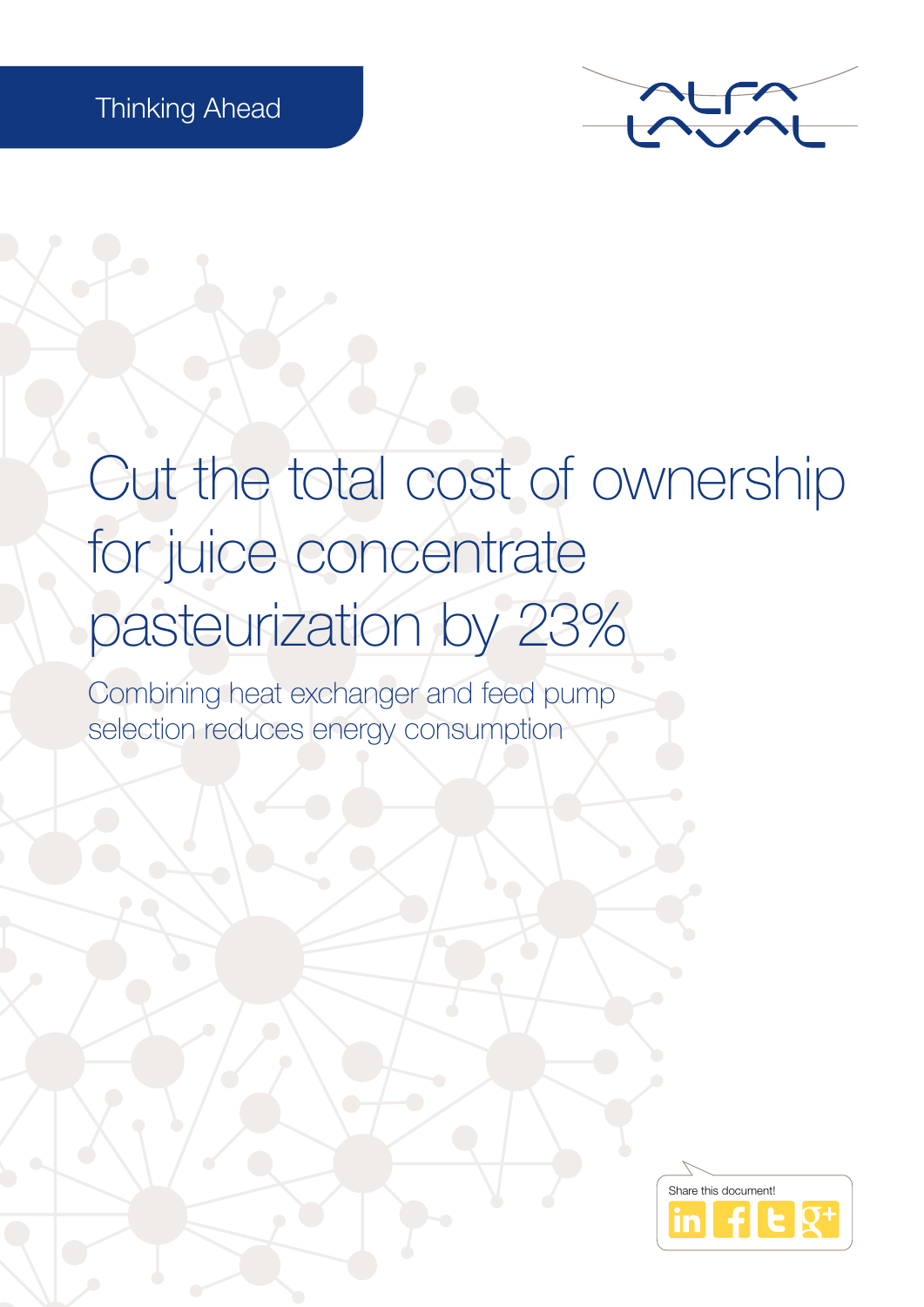

# **Summary**

Energy consumption during food processing may fluctuate, depending on the product. The higher the viscosity of a product, the more energy is required. High product viscosity affects the pump efficiency as well as the heat transfer efficiency of heat exchangers on food processing lines; it also reduces throughput. This is true when pasteurizing thick liquid food ingredients, such as orange juice concentrate.



The viscosity of orange juice concentrate has a negative impact on plant capacity and energy consumption during pasteurization. However, by selecting a high-performance plate heat exchanger and a rotary lobe feed pump at the same time, the resulting energy savings can

reduce total cost of ownership over 10 years by up to 23% compared to using a conventional plate heat exchanger and centrifugal feed pump. Investment in the right combination of heat exchanger and feed pump can deliver fast return on investment within the first year of operation.

## **Introduction**

In 2017, 70 percent of the world's commercial orange juice was produced in Brazil and 65% of it was exported to Europe. This scenario is typical of juice production because favourable growing conditions for the different types of fruits are found in so few countries worldwide. The fruits are processed locally into juice and then exported across continents for consumption.1

Depending on the type of fruit and the target market, juice is either shipped as single-strength premium orange juice or concentrated to reduce transportation costs and then re-diluted in bottling stations close to the point of consumption. About 70% of the 20.6 million tons pure fruit juice consumed worldwide in 2017 was reconstituted from concentrate according to the strategic market research company Euromonitor. Methods used to concentrate the juice include vacuum evaporation, freeze concentration and reverse osmosis.

Both premium single-strength juice and juice concentrate undergo pasteurization or UHT

and storage. These heat treatment processes have a direct impact on juice production costs due to the amount of energy used. To keep energy consumption in check, most orange juice manufacturers use gasketed plate heat exchangers (GPHEs) as the preferred heating system for processing. This is because GPHEs are the most energy efficient heat exchangers and are well suited to handle various fluids regardless of consistency.

treatment to ensure juice shelf life during shipping



Alfa Laval Frontline Plate Heat Exchanger.



Alfa Laval SRU Pump.

However, GPHE performance is very sensitive to product viscosity. To ensure the profitability of fruit juice production, it is therefore important to adapt the design of pasteurization or UHT treatment process using GPHEs to the specific types of juice.

<sup>1</sup> Beveragedaily.com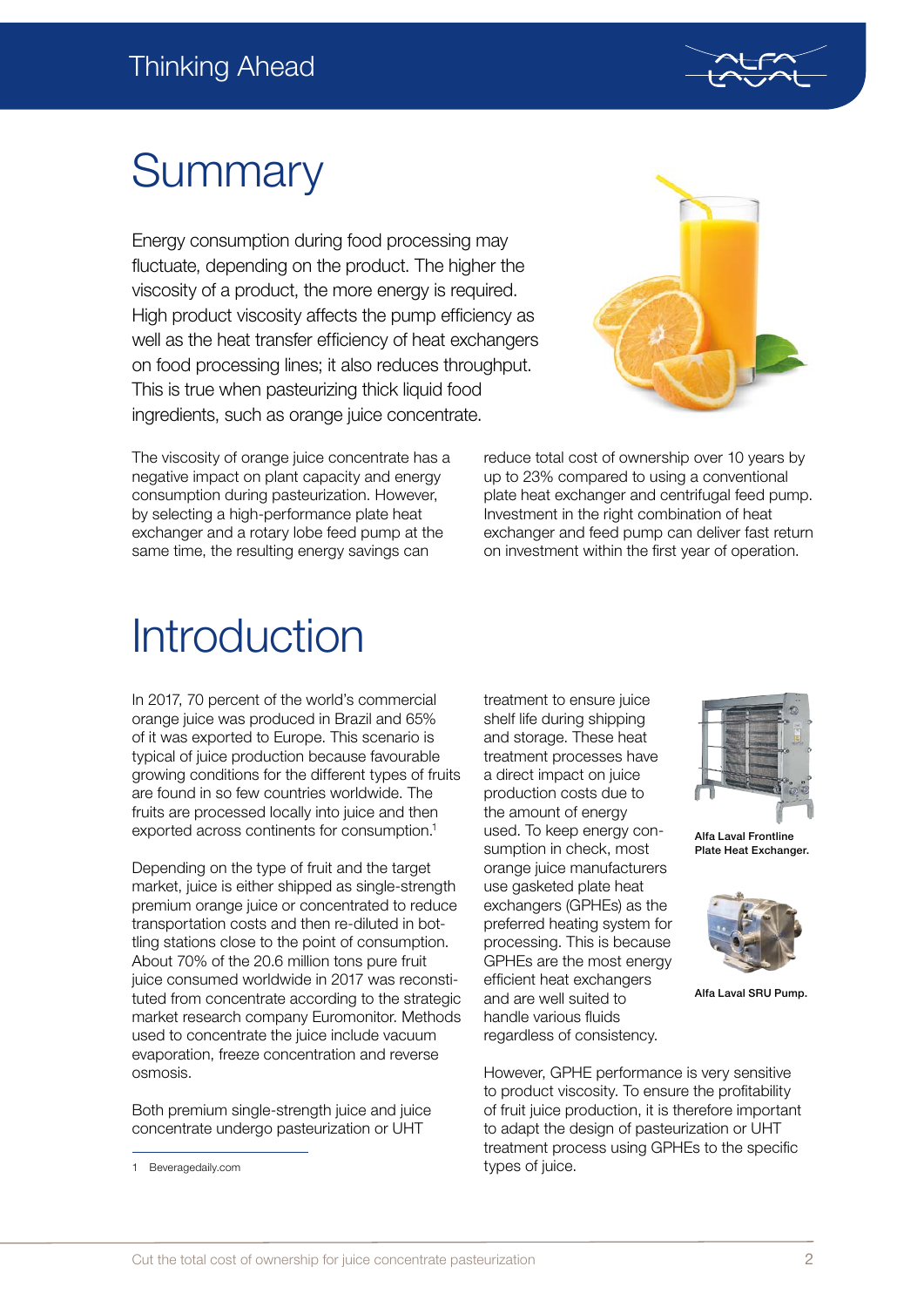



### Energy consumption in the feed pump and heat exchanger

Energy consumption occurs at two levels during mild heat treatment such as fruit juice pasteurization:

- The feed pump uses electricity to provide the required flow and pressure to operate the GPHE.
- The GPHE itself uses steam or hot water to heat the juice and then requires chilled water afterwards to cool it.

The GPHE is divided into three sections for pasteurization, for regeneration and for cooling (Figure 1). During pasteurization, the GPHE heats the juice to kill microorganisms. After heating, the juice is cooled in the regeneration section by transferring the heat to the cold juice entering the GPHE. The additional heating and cooling sections compensate for the energy loss.

The regeneration coefficient of a GPHE is equivalent to the percentage of energy recovered and generally falls within the range of 60–85% for juice applications. Adding or taking away plates in heat recovery section makes it possible to adjust the regeneration coefficient (Figure 2).

Another essential parameter of energy efficiency is the flow profile inside the heat exchanger, which can be either laminar or turbulent. Laminar flow, which is characterized by the fluid moving in layers parallel to the displacement direction, results in poor heat transfer between the juice and the heating media.

Turbulent flow, on the other hand, ensures efficient heat transfer. When the viscosity of a fluid is high, the flow becomes more laminar while. when the fluid velocity is high, the flow becomes more turbulent.



#### Figure 2. Effect of the number of plates on regeneration coefficient.

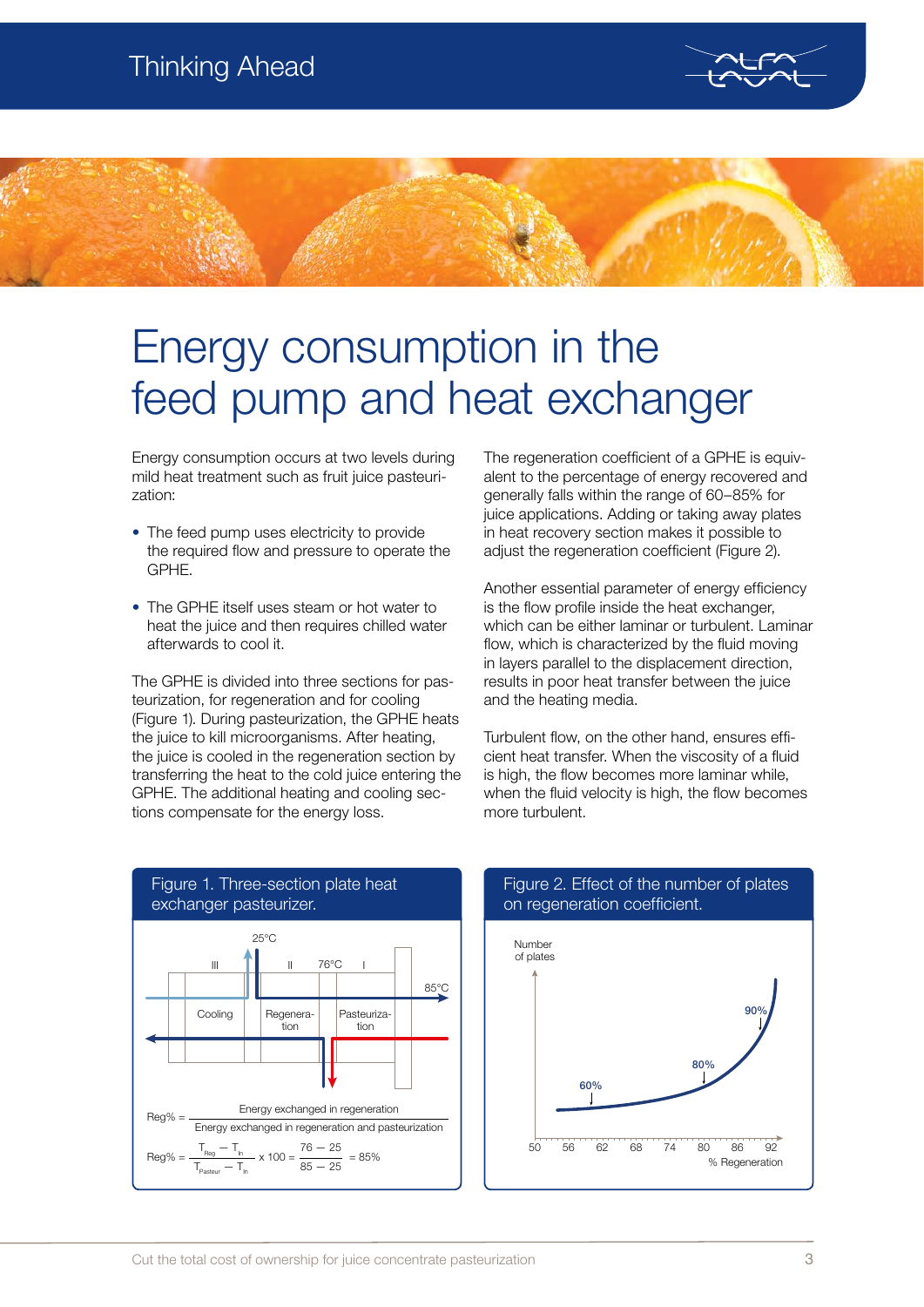

## The impact of fruit juice viscosity on energy consumption

The viscosities of single-strength juice and of juice concentrates may differ widely, depending on various factors such as the types of fruit, the extraction method, the presence of fibres and the level of concentration (Figure 3).

During juice pasteurization, viscosity has a major impact on the energy efficiency of the GPHE and feed pump.

In a pasteurization unit designed for thin juices, treatment of a viscous product like a concentrate or nectar produces a laminar flow and, as a result, the heat transfer is poor. Increasing the fluid velocity is an option to restore and maintain a turbulent flow – and thereby high heat transfer efficiency. An increase in fluid velocity can be achieved by increasing the pressure drop across the plate heat exchanger by adjusting the number of plates in the unit. Here the selection of pump type becomes critical.

For fluids with viscosities above 100 cP, the relationship between pressure drop (or fluid velocity) and power absorbed at constant flow is linear for rotary lope pump.





In contrast, for fluids with viscosities above 100 cP, the relationship between pressure drop (or fluid velocity) and power absorbed at constant flow is exponential for centrifugal pumps (Figure 4).

#### Figure 3. Viscosity of different types of juice and juice concentrate.

| Fruit and juice type    | Brix $(^{\circ}B)^*$ | Viscosity (cP)** |
|-------------------------|----------------------|------------------|
| Clear apple concentrate | 72                   | 9                |
| Apricot                 | 18                   | 84               |
| Orange concentrate      | 65                   | 456              |
| Passion                 | 50                   | 2016             |

The Brix scale measures the percentage of soluble sugar content (expressed in saccharose) in an aqueous solution. It is an indication of the concentration rate for a given fruit type.

\*\* Viscosity values measured at 20°C and a shear rate of 100 s-1.

The higher the viscosity of the juice or juice concentrate, the greater the energy consumption.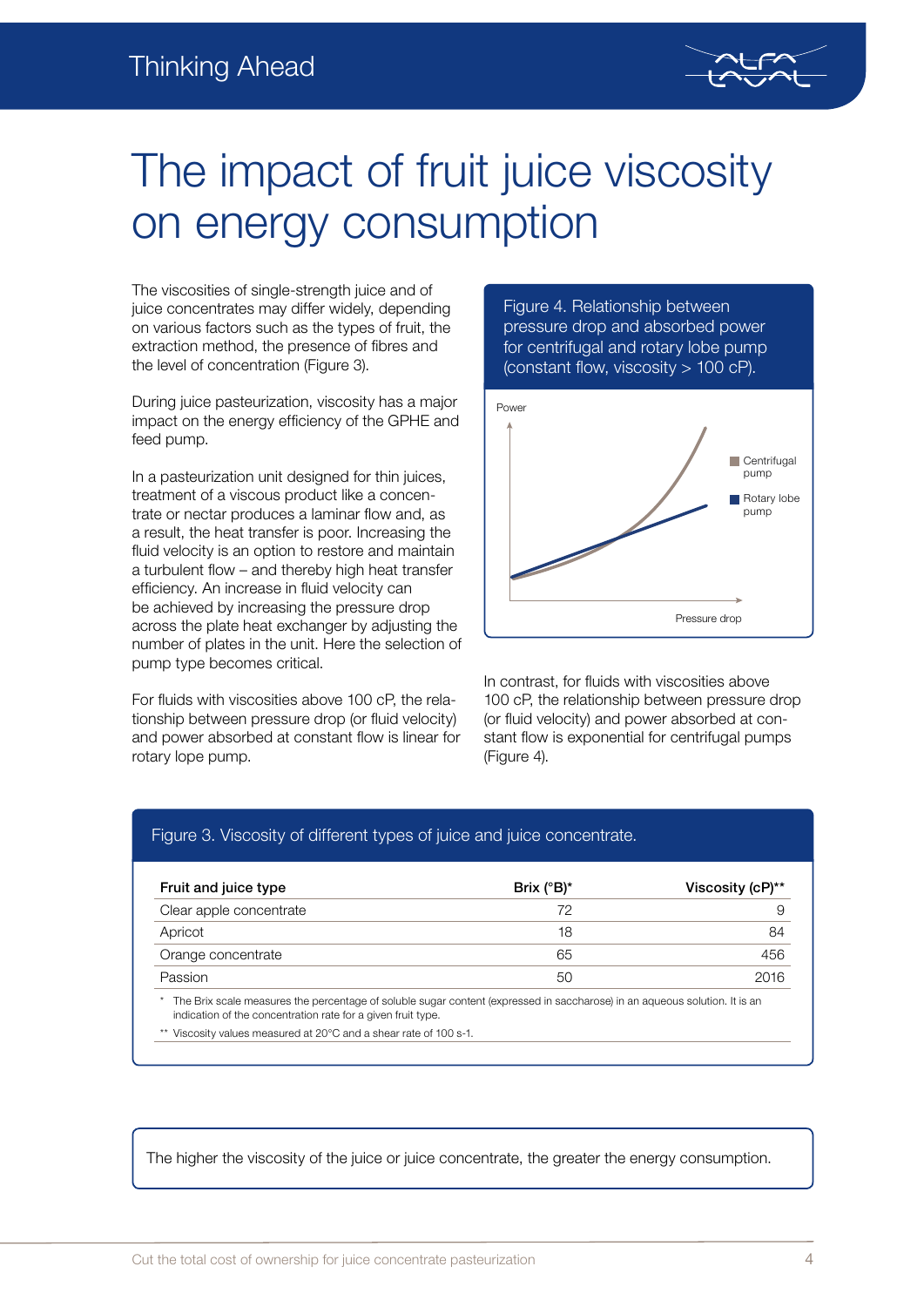

### Juice concentrate pasteurization: High pressure drop design cuts energy consumption

To determine the financial impact of GPHE and pump type in juice pasteurization, an Alfa Laval research team investigated the role of these components on the total cost of ownership of juice concentrate pasteurization over a 10-year period at a typical juice processing plant (Figure 5).

The team compared the energy consumption of four different pasteurization process lines

using various combinations of heat exchangers and feed pumps. Low pressure drop and high pressure drop gasket plate heat exchangers were used with either centrifugal pumps or rotary lobe pumps as the feed pumps (Figure 6). The selection of pump size was designed to achieve the best possible arrangement to handle both the pasteurization process and cleaning-in-place (CIP).

#### Figure 5. Orange concentrate pasteurization duty.

| Product                    | Orange juice concentrate 65° Brix      |  |  |
|----------------------------|----------------------------------------|--|--|
| Specific gravity           | 1.3                                    |  |  |
| Start / end temperatures   | $25^{\circ}$ C                         |  |  |
| Pasteurization temperature | $85^{\circ}$ C                         |  |  |
| Cooling media              | Cold water 10°C                        |  |  |
| Capacity / duty            | 14.6 m <sup>3</sup> /hr (19,000 kg/hr) |  |  |
| Operation                  | 8 hrs/day x 300 days/year x 10 years   |  |  |
| Cleaning-in-Place (CIP)    | 1 hr/day x 300 days/year x 10 years    |  |  |

#### Figure 6. Selection and sizing of components of different plant designs for juice pasteurization.

| <b>GPHE</b> design                |                                                    | Low pressure drop          | High pressure drop                                  |                   |  |
|-----------------------------------|----------------------------------------------------|----------------------------|-----------------------------------------------------|-------------------|--|
| Duty pressure drop                |                                                    | 3.2 <sub>bar</sub>         | 10.3 <sub>bar</sub>                                 |                   |  |
| CIP pressure drop                 |                                                    | 2.7 <sub>bar</sub>         | 3.2 <sub>bar</sub>                                  |                   |  |
| Working flow / CIP                |                                                    | $40 \text{ m}^3/\text{hr}$ | $20 \text{ m}^3/\text{hr}$                          |                   |  |
| Alfa Laval GPHE<br>model and size | FrontLine 8/453 plates<br>Low pressure drop design |                            | FrontLine 8/443 plates<br>High pressure drop design |                   |  |
| GPHE regeneration ratio           |                                                    | 75%                        | 81%                                                 |                   |  |
| Pump type                         | Centrifugal                                        | Rotary lobe                | Centrifugal                                         | Rotary lobe       |  |
| Alfa Laval pump model             | LKH20/165                                          | SRU6/260/LS                | LKH35/196                                           | <b>SRU5/168LD</b> |  |
| Pump motor size                   | 6.3 kW 60 Hz                                       | 7.5 Kw 60 Hz               | 16.5 kW 60 Hz                                       | 7.5 Kw 60 Hz      |  |
| Pump power absorbed/duty          | 4.8 kW                                             | 2.3 kW                     | 14.2 kW                                             | 4.6 kW            |  |
| Pump power absorbed/CIP           | 5.0 kW                                             | 6.2 kW                     | 3.1 kW                                              | 6.25 kW           |  |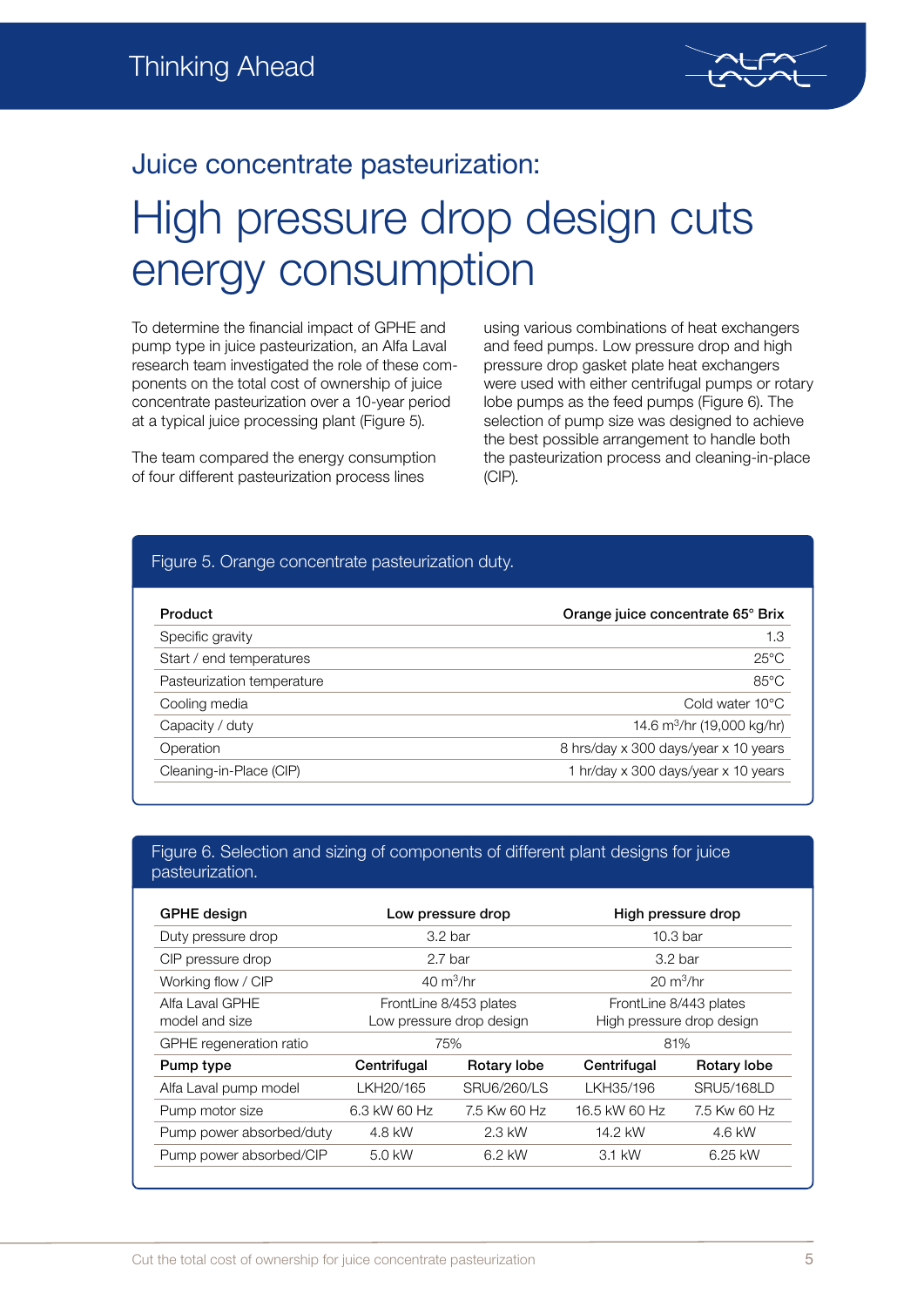

#### Figure 7. Capital and total cost of ownership for different combinations of plate heat exchangers and pumps.

| Design                                      | Capital cost (%) |                        | Total cost of ownership/<br>10 years $(\%)$ |                     | Time to return<br>on investment |
|---------------------------------------------|------------------|------------------------|---------------------------------------------|---------------------|---------------------------------|
|                                             | Value<br>(€)     | <b>Relative</b><br>(%) | Value<br>(€)                                | Relative<br>(%)     |                                 |
| Low pressure drop PHE/<br>centrifugal pump  | 76.571           | 100%<br>(reference)    | 1.175.088                                   | 100%<br>(reference) | Reference                       |
| Low pressure drop PHE/<br>rotary lobe pump  | 86.918           | 113.5                  | 1.178.163                                   | 100.3               | $>$ 10 years                    |
| High pressure drop PHE/<br>centrifugal pump | 79.159           | 103.4                  | 920.344                                     | 78.3                | 1 month                         |
| High pressure drop PHE/<br>rotary lobe pump | 86,823           | 113.4                  | 902.170                                     | 76.8                | 4 months                        |

Calculations for total cost of ownership over a 10-year period (Figure 7) include capital expenditures, based on typical prices for the selected Alfa Laval components, and operational costs

using variable energy costs based on average industrial tariffs in 2018 for steam (0.058 €/kWh) and electricity (0.12 €/kWh) in western Europe.

### High pressure drop GPHE delivers more than 20% savings in total cost of ownership

Over a 10-year period, the selection and use of a GPHE designed for high pressure drop reduced the total cost of ownership by more than 20% compared to the reference low pressure drop GPHE design. Return on investment was realized within a few months rather than years. Another benefit of selecting a high pressure drop GPHE design: a 50% reduction in CIP flow, down to 20  $\mathrm{m}^3$ /hr from 40  $\mathrm{m}^3$ /hr. This cuts cleaning costs and minimizes the environmental impact of water and chemical effluents.

When selecting a low pressure drop GPHE design, the use of a rotary lobe pump does not deliver tangible benefits compared to using a centrifugal pump; the total cost of ownership over 10-year period is similar. Selecting a high

pressure drop GPHE design, on the other hand, provides an extra 1.5% diminution in total cost of ownership. In addition, using a rotary lobe pump increases the versatility of the plant, making it easier to manage more viscous juice types such as nectars without decreasing the flow rate or increasing energy consumption.

Although centrifugal pumps proved to be more energy efficient during CIP operations, those savings are marginal compared to the energy savings realized by rotary lobe pumps during the pasteurization process since, over the course of 10 years of operation, the majority of time that the feed pump is in operation for pasteurization far outweighs the amount of time it is in operation for CIP.

Choosing a high pressure drop GPHE cuts cleaning costs and reduces the environmental impact of water consumption and processing chemical effluents.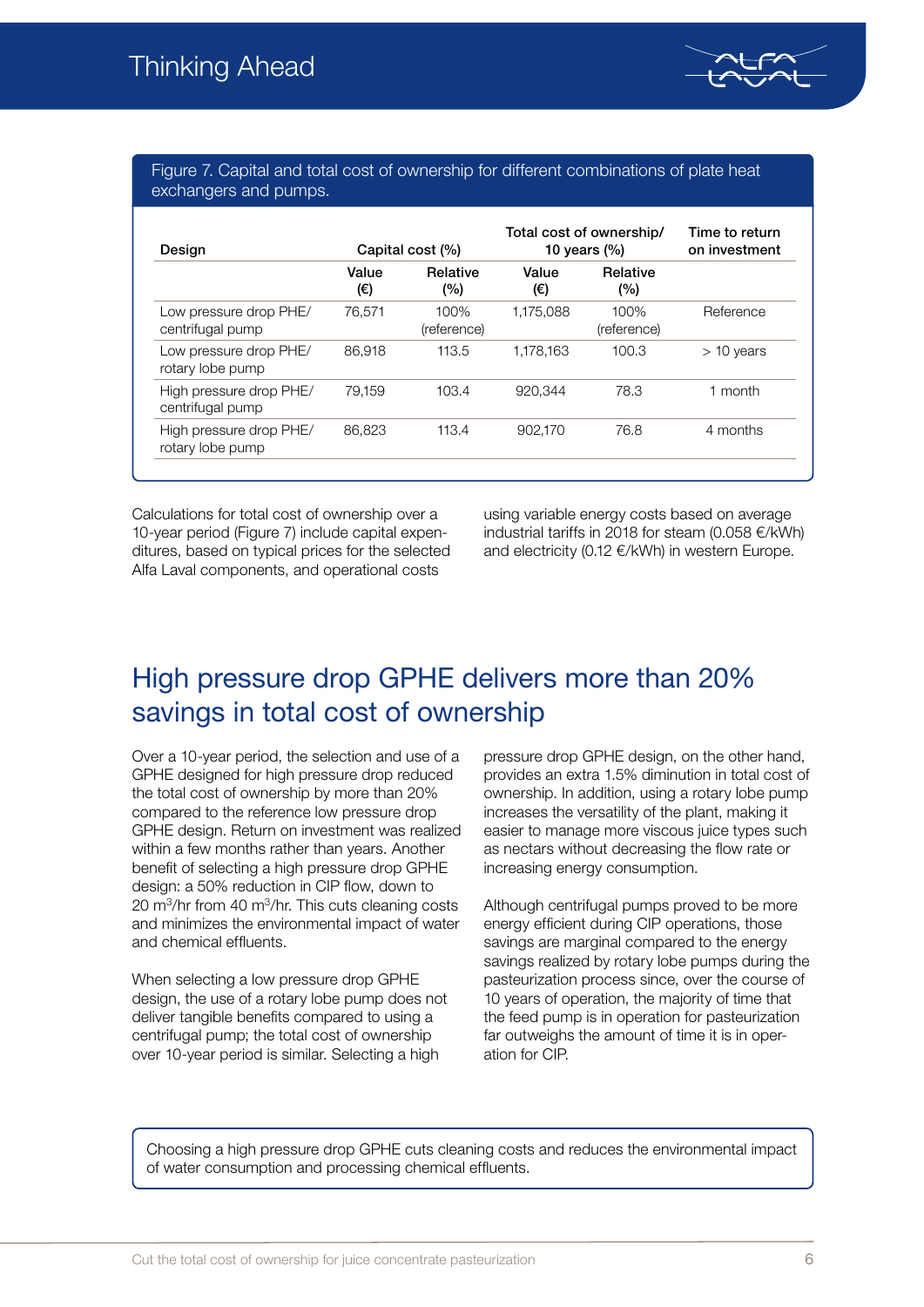

# For cost-savings and greater process flexibility, choose the right combination of feed pump and heat exchanger

By selecting the right combination of energyefficient plate heat exchanger and pump, it is possible to realize return on investment within the first year of operation. To do so, however, the equipment in place must deliver exceptionally high performance to ensure flawless operation.

Thanks to a highly robust design, standard Alfa Laval SRU rotary lobe pumps can operate at pressures of up 10 bars. Upon request, Alfa Laval can supply these pumps to handle 20 bars of pressure. The very low tolerance between rotor and stator minimizes slip at high pressure and ensures a high pumping efficiency. This enables the use of a smaller pump and reduces capital expenditures. It also minimizes

the environmental impact of juice concentrate pasteurization by reducing effluents and carbon dioxide emissions over the lifetime of the plant.



pasteurization presented here can be extrapolated to other types of medium-viscosity food preparations in the range of 100–1000 cP. This includes creams, toppings, whey protein solutions or other ingredient extracts.

Alfa Laval SRU rotary lobe pump.

Choosing the right plate heat exchanger and feed pump is a win-win scenario for dairy, food and beverage producers.

### About the Alfa Laval FrontLine gasketed plate heat exchanger

- Designed for to meet the strictest demands regarding hygienic control, gentle product treatment, long operating time and superior cleanability.
- Capable of handling operating pressures up to 21 bar.
- Highly turbulent flow reduces the heat gradient between the product and the heating media due to the high pressure drop.
- Ideal for handling heat-sensitive products.
- Suitable for applications with specific hygienic requirements including dairy, food, beverage and brewery applications.